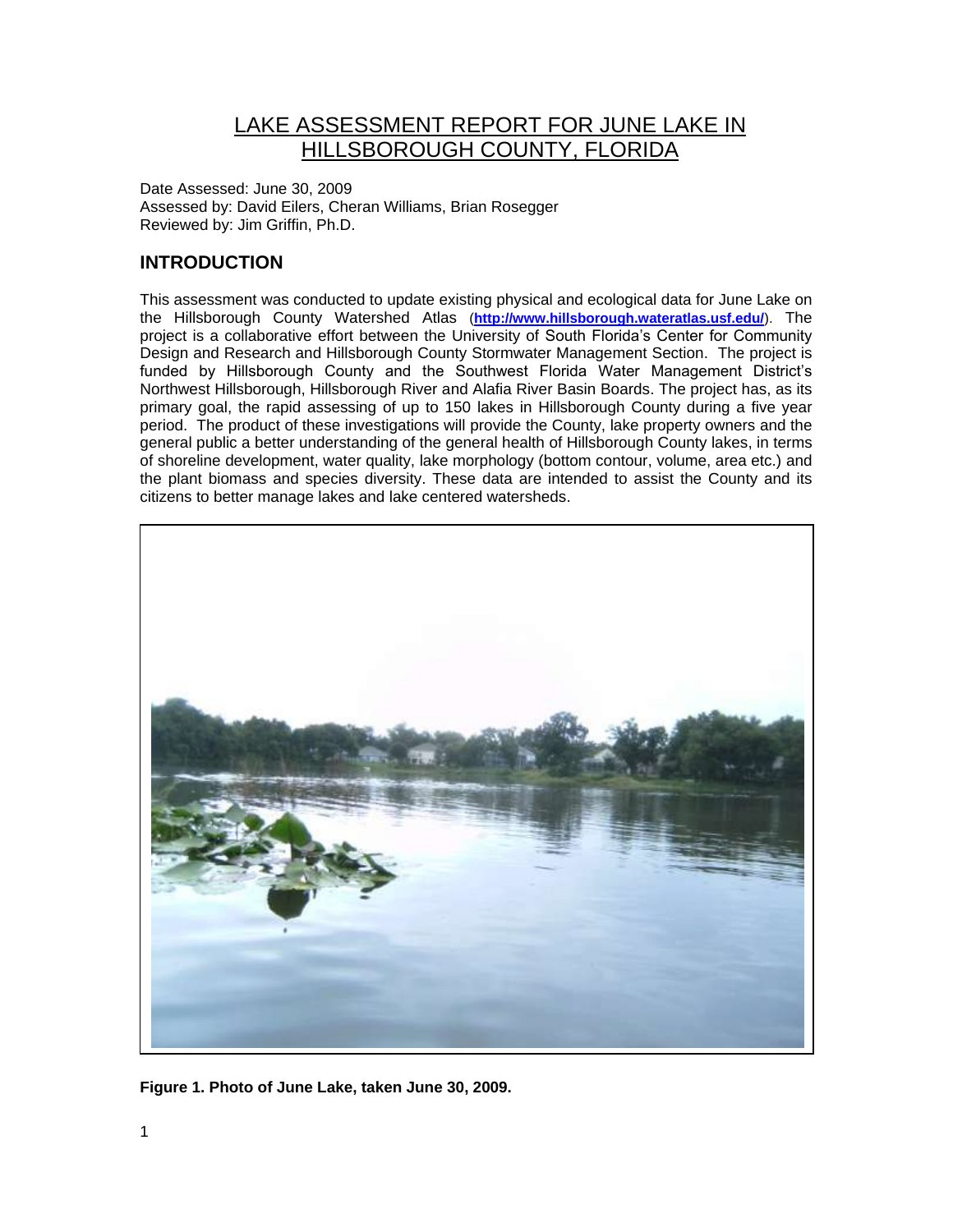**The first section** of the report provides the results of the overall morphological assessment of the lake. Primary data products include: a contour (bathymetric) map of the lake, area, volume and depth statistics, and the water level at the time of assessment. These data are useful for evaluating trends and for developing management actions such as plant management where depth and lake volume are needed.

**The second section** provides the results of the vegetation assessment conducted on the lake. These results can be used to better understand and manage vegetation in the lake. A list is provided with the different plant species found at various sites around the lake. Potentially invasive, exotic (non-native) species are identified in a plant list and the percent of exotics is presented in a summary table. Watershed values provide a means of reference.

**The third section** provides the results of the water quality sampling of the lake. Both field data and laboratory data are presented. The trophic state index (TSI)<sup>i</sup> is used to develop a general lake health statement, which is calculated for both the water column with vegetation and the water column if vegetation were removed. These data are derived from the water chemistry and vegetative submerged biomass assessments and are useful in understanding the results of certain lake vegetation management practices.

The intent of this assessment is to provide a starting point from which to track changes in the lake, and where previous comprehensive assessment data is available, to track changes in the lake's general health. These data can provide the information needed to determine changes and to monitor trends in physical condition and ecological health of the lake.

### **Section 1: Lake Morphology**

Bathymetric Map<sup>ii</sup>. Table 1 provides the lake's morphologic parameters in various units. The bottom of the lake was mapped using a Lowrance LCX 28C HD Wide Area Augmentation System (WAAS)<sup>III</sup> enabled Global Positioning System (GPS) with fathometer (bottom sounder) to determine the boat's position, and bottom depth in a single measurement. The result is an estimate of the lake's area, mean and maximum depths, and volume and the creation of a bottom contour map (Figure 2). Besides pointing out the deeper fishing holes in the lake, the morphologic data derived from this part of the assessment can be valuable to overall management of the lake vegetation as well as providing flood storage data for flood models.

| Parameter         | Feet         | <b>Meters</b> | Acres | Acre-ft | Gallons      |
|-------------------|--------------|---------------|-------|---------|--------------|
| Surface Area (sq) | 259,928.40   | 24,148.14     | 5.97  |         |              |
| Mean Depth        | 3.97         | 1.21          |       |         |              |
| Maximum Depth     | 9.26         | 2.82          |       |         |              |
| Volume (cubic)    | 1,050,752.51 | 29,753.99     |       | 24.12   | 7,860,229.09 |
| Gauge (relative)  | No Gauge     | No Gauge      |       |         |              |

**Table 1**. Lake Morphologic Data (Area, Depth and Volume).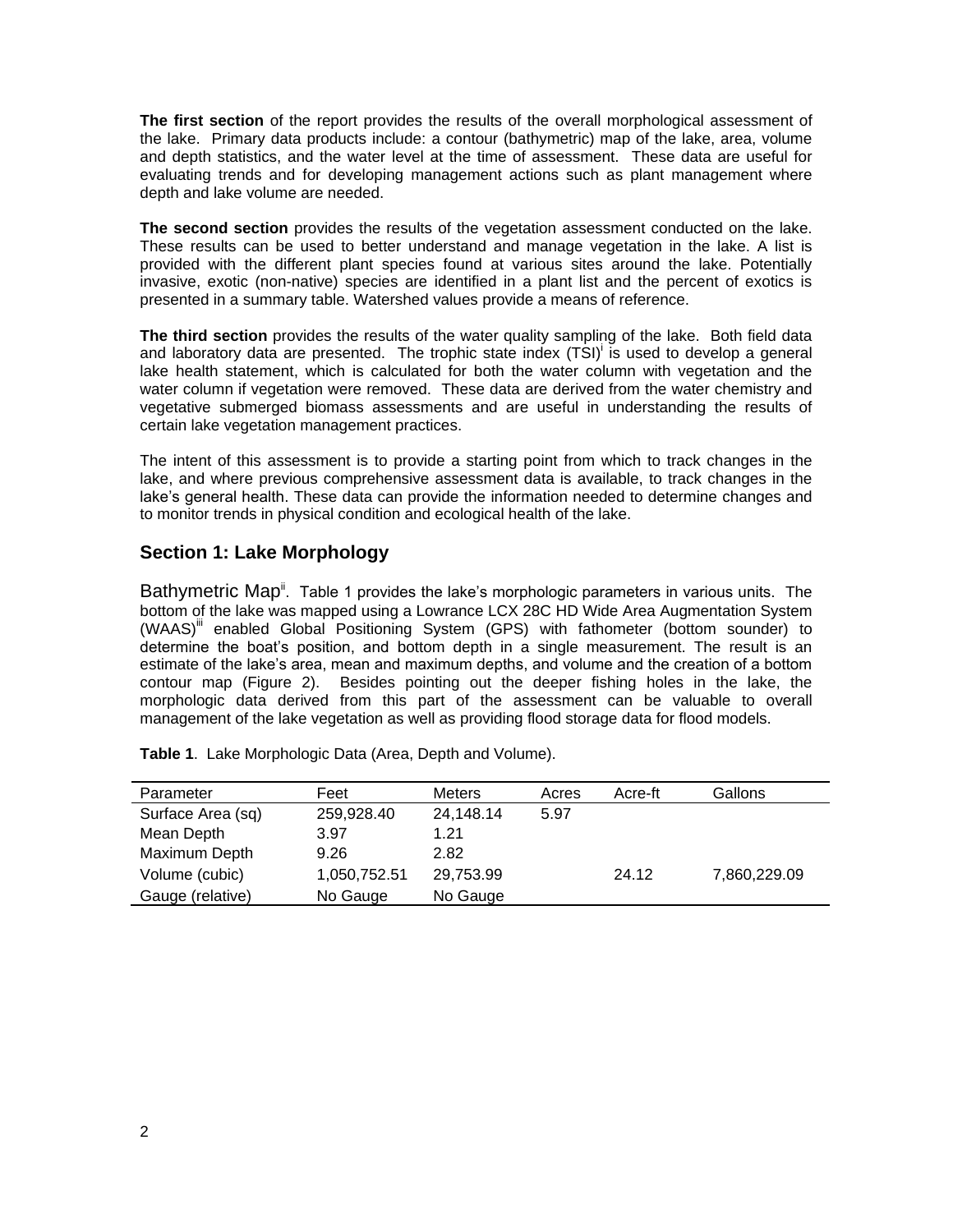

# **June Lake**

Section - Township - Range 15-29-20



Contour Lines Expressed in 2-Foot Intervals



- Lake Perimeter Ground Level
- EXPLANATION: Survey Date: June 30, 2009 Lake water level was not determined (lacking gauge). Contours are expressed in absolute depth below this level.
- LAKE MORPHOLOGY: Perimeter 2,271.95 ft; Area 5.96 Acres Mean Depth 3.97 ft; Volume 24.12 Acre ff, (7,860,229.01 gallons); Deepest point 9.26 ft
- DATA SOURCES: 2007 aerial photography provided by the<br>SWFWMD. Lake perimeter digitized from SWFWMD
- 2007 aerial photographs. All contours generated by the Florida Center for Community Design and Research from survey data collected by USF Lake and Stream Assessment Program.

**DISCLAIMER:** This map is for illustrative purposes only,<br>and should not be used for lake navigation.



**Figure 1.** Contour map for June Lake. The mapping technique used in 2009 employs a standard DGPS for horizontal position and a fathometer for depth.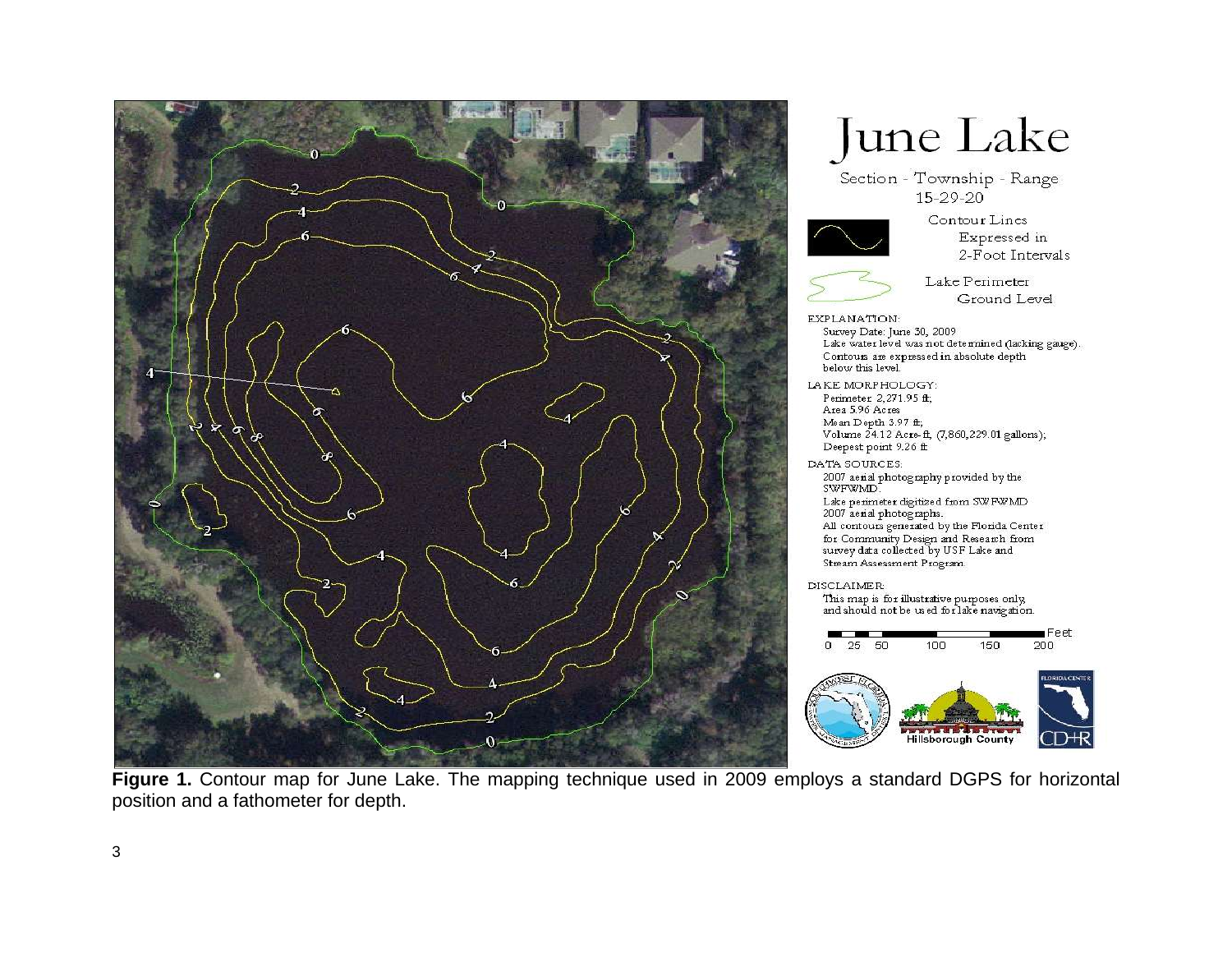#### **Section 2: Lake Ecology (vegetation)**

The lake's apparent vegetative cover and shoreline detail are evaluated using the latest lake aerial photograph as shown in Figure 3 and by use of WAAS enabled GPS. Submerged vegetation is determined from the analysis of bottom returns from the Lowrance 28c HD combined GPS/fathometer described earlier. As depicted in Figure 3, five vegetation assessment sites were chosen for intensive sampling based on the *Lake Assessment Protocol* (copy available on request) for a lake of this size. The site positions are set using GPS and then loaded into a GIS mapping program (ArcGIS) for display. Each site is sampled in the three primary vegetative zones (emergent, submerged and floating). <sup>Iv</sup> The latest high resolution aerial photos are used to provide shore details (docks, structures, vegetation zones) and to calculate the extent of surface vegetation coverage. The primary indices of submerged vegetation cover and biomass for the lake, percent area coverage (PAC) and percent volume infestation (PVI), are determined by transiting the lake by boat and employing a fathometer to collect "hard and soft return" data. These data are later analyzed for presence and absence of vegetation and to determine the height of vegetation if present. The PAC is determined from the presence and absence analysis of 100 sites in the lake and the PVI is determined by measuring the difference between hard returns (lake bottom) and soft returns (top of vegetation) for sites (within the 100 analyzed sites) where plants are determined present (Figure 6).

The data collected during the site vegetation sampling include vegetation type, exotic vegetation, predominant plant species and submerged vegetation biomass. The total number of species from all sites is used to approximate the total diversity of aquatic plants and the percent of invasive-exotic plants on the lake (Table 2). The Watershed value in Table 2 only includes lakes sampled during the lake assessment project begun in May of 2006. These data will change as additional lakes are sampled. Tables 3 through 5 detail the results from the 2008 aquatic plant assessment for the lake. These data are determined from the five sites used for intensive vegetation surveys. The tables are divided into Floating Leaf, Emergent and Submerged plants and contain the plant code, species, common name and presence (indicated by a 1) or absence (indicated by a blank space) of species and the calculated percent occurrence (number sites species is found/number of sites) and type of plant (Native, Non-Native, Invasive, Pest). In the "Type" category, the term invasive indicates the plant is commonly considered invasive in this region of Florida and the term "pest" indicates that the plant has a greater than 55% occurrence in the lake and is also considered a problem plant for this region of Florida, or in a non-native invasive that is or has the potential to be a problem plant in the lake and has at least 40% occurrence. These two terms are somewhat subjective; however, they are provided to give lake property owners some guidance in the management of plants on their property. Please remember that to remove or control plants in a wetland (lake shoreline) in Hillsborough County the property owner must secure an [Application To Perform Miscellaneous Activities In Wetlands](http://www.epchc.org/PDF%20Wetlands%20Forms/MAIW%20application%20for%20all%20types%20of%20impacts%20VIP%20-%20July%202006.pdf) [\(http://www.epchc.org/forms\\_documents.htm\)](http://www.epchc.org/forms_documents.htm) permit from the Environmental Protection Commission of Hillsborough County and for management of in-lake vegetation outside the wetland fringe (for lakes with an area greater than ten acres), the property owner must secure a Florida Department of Environmental Protection permit [\(http://www.dep.state.fl.us/lands/invaspec\)](http://www.dep.state.fl.us/lands/invaspec/).

**Table 2.** Total diversity, percent exotics, and number of Exotic Pests Plants Council pest plants.

| Parameter                         | Lake | Watershed     |
|-----------------------------------|------|---------------|
| Total Plant Diversity (# of Taxa) | 28   | 57            |
| % Non-Native Plants               |      | 14.29% 22.81% |
| <b>Total Pest Plant Species</b>   |      | ห             |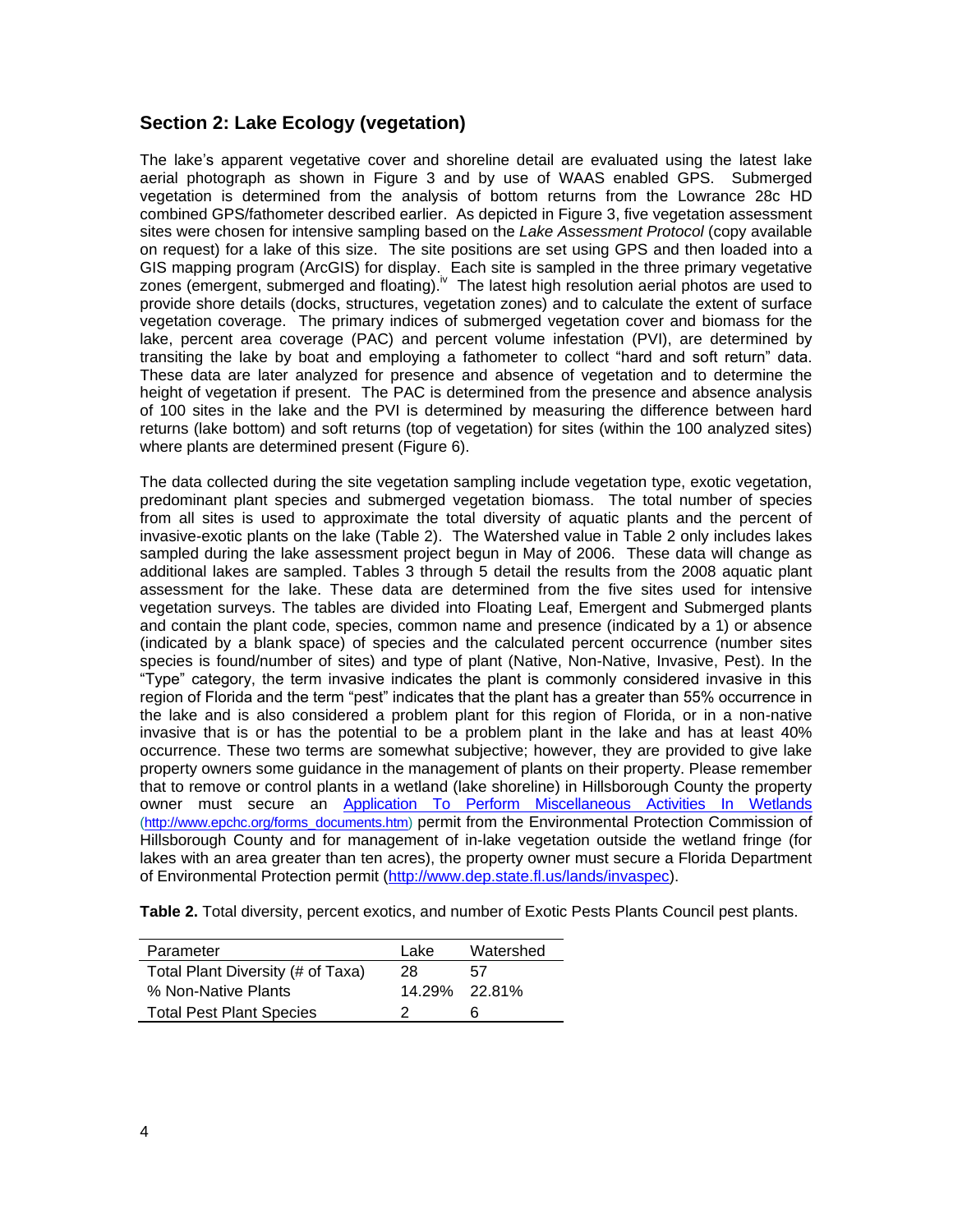

**Figure 3.** 2007 six-inch resolution aerial photograph showing location of vegetation assessment sites on June Lake. Major emergent and floating vegetation zones as well as structures are also observable in this aerial.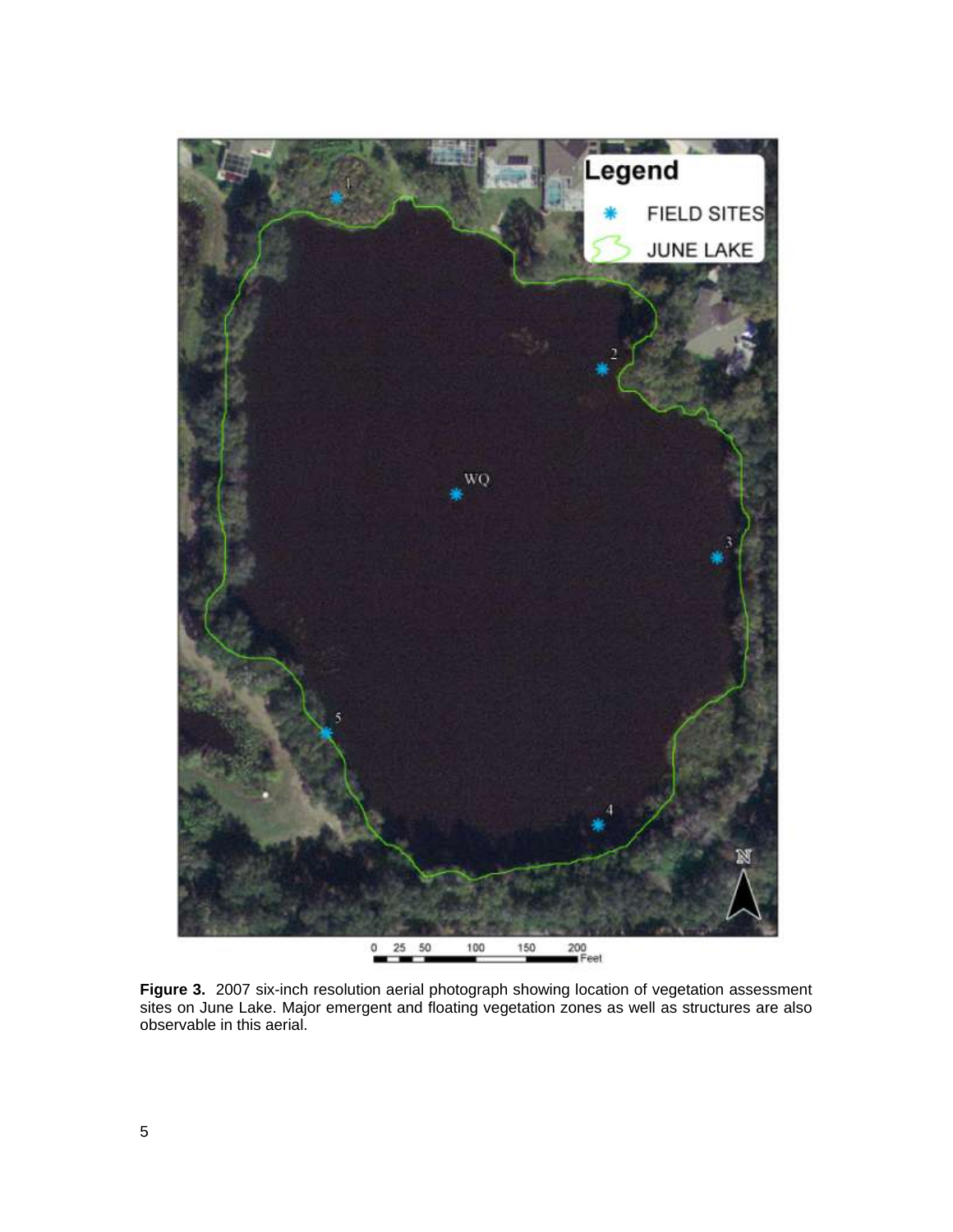**Table 3.** List of Floating Leaf Zone Aquatic Plants Found.

| Growth<br>type  | <b>Plant</b><br><b>Species</b><br>Code | <b>Plant Species</b>     | <b>Common Name</b>               |  | <b>Sample Site</b> |   |                |                 | <b>Percent</b><br><b>Occurrence</b> | (N)<br>Native,<br>(NN)<br>Non-<br>native,<br>(I)<br>Invasive, | <b>EPPC</b> |
|-----------------|----------------------------------------|--------------------------|----------------------------------|--|--------------------|---|----------------|-----------------|-------------------------------------|---------------------------------------------------------------|-------------|
|                 |                                        |                          |                                  |  | 2 <sup>1</sup>     | 3 | 4 <sup>1</sup> | $5\phantom{.0}$ |                                     | (P) Pest                                                      |             |
|                 |                                        |                          | Manyflower Marshpennywort, Water |  |                    |   |                |                 |                                     |                                                               |             |
| <b>Floating</b> | <b>HYE</b>                             | Hydrocotyl umbellata     | Pennywort                        |  |                    |   |                |                 | 100.00%                             | N                                                             |             |
| <b>Floating</b> | <b>NLM</b>                             | Nuphar lutea var. advena | Spatterdock, Yellow Pondlily     |  |                    |   |                |                 | 80.00%                              | N                                                             |             |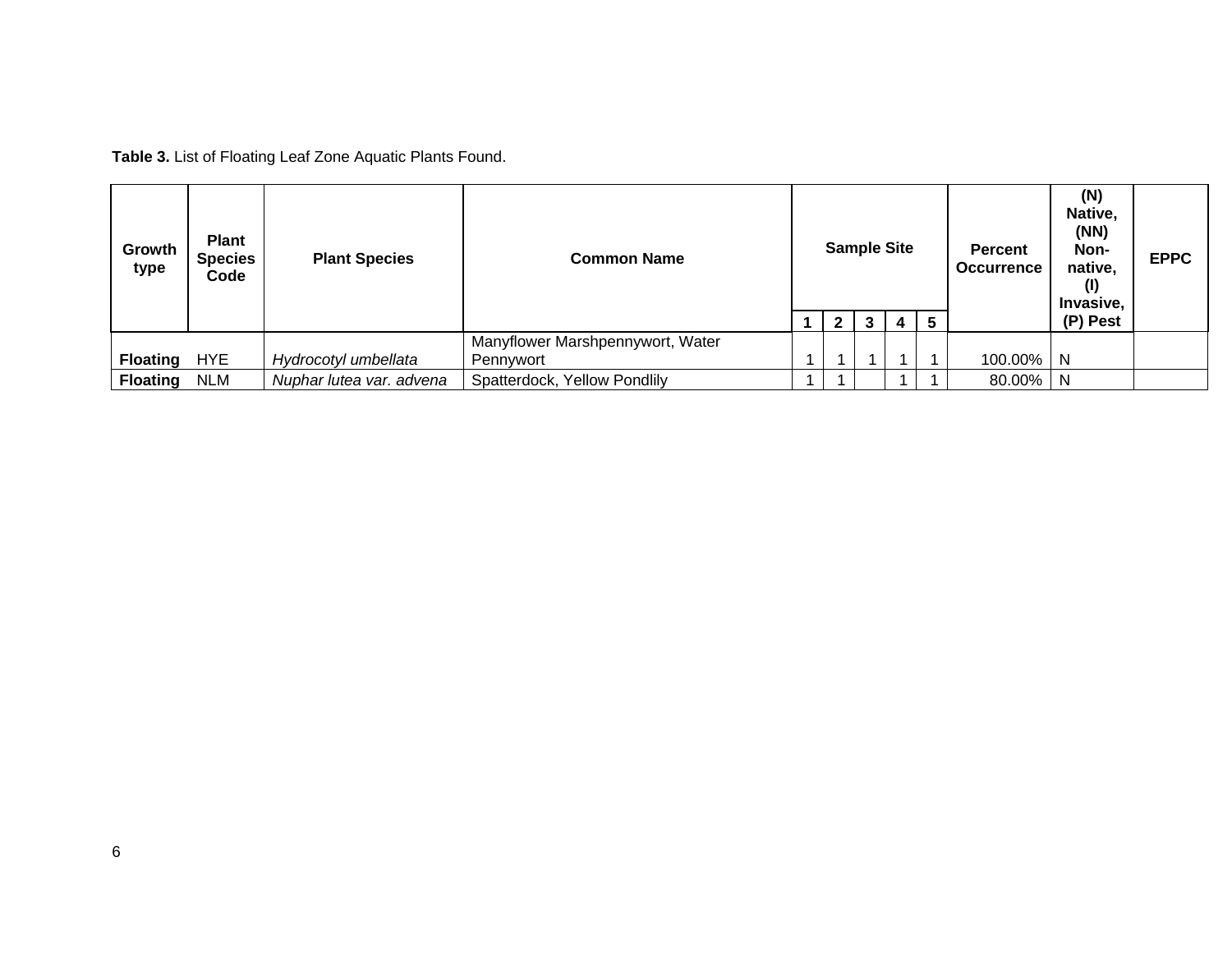

**Figure 4**. Photograph of Spatterdocks and Pennyworts, on June Lake. DESCRIPTION: This photograph, taken from vegetation site 4, shows floating vegetation such as the larger Spatterdocks (*Nuphar lutea var. advena*) at the left and the "penny-sized" Pennyworts (*Hydrocotyl umbellata)* in the center.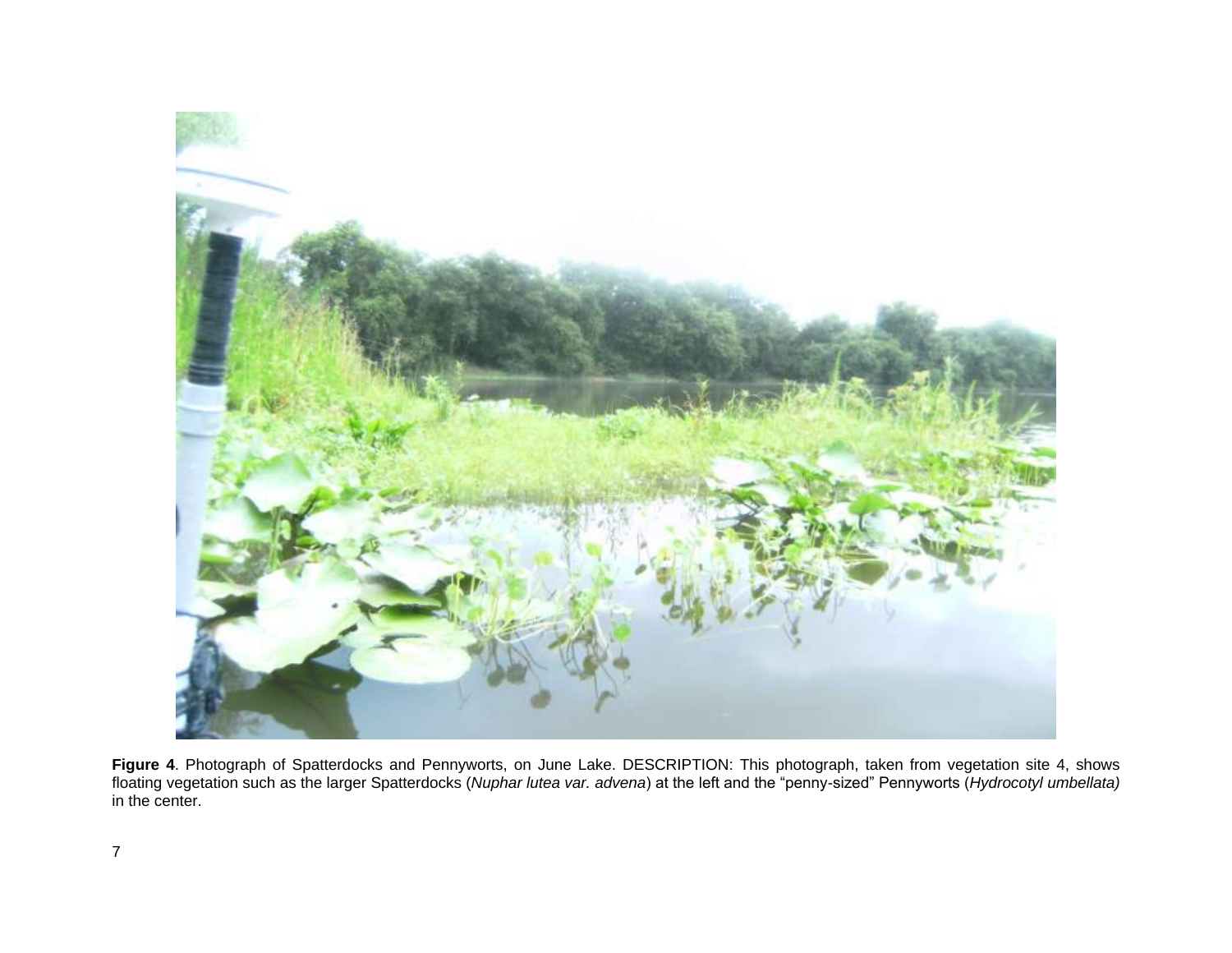## **Table 4.** List of Aquatic Zone Emergent Plants Found.

| <b>Plant</b><br>Growth<br><b>Species</b> |            | <b>Plant Species</b>        | <b>Common Name</b>           |              | <b>Sample Site</b> |   |              |   | <b>Percent</b>    | (N) Native,<br>(NN) Non-<br>native, (I) | <b>EPPC</b>  |
|------------------------------------------|------------|-----------------------------|------------------------------|--------------|--------------------|---|--------------|---|-------------------|-----------------------------------------|--------------|
| type                                     | Code       |                             |                              | 1            | $\mathbf 2$        | 3 | 4            | 5 | <b>Occurrence</b> | Invasive,<br>(P) Pest                   |              |
| <b>Emergent</b>                          | <b>BMA</b> | Urochloa mutica             | Para Grass                   | 1            |                    |   |              | 1 | 80.00%            | NN, I, P                                |              |
| <b>Emergent</b>                          | <b>LPA</b> | Ludwigia peruviana          | Peruvian Primrosewillow      | 1            |                    |   |              |   | 80.00%            | N, P                                    |              |
| <b>Emergent</b>                          | <b>WAX</b> | Myrica cerifera             | <b>Wax Myrtle</b>            | $\mathbf{1}$ |                    |   | 1            |   | 80.00%            | $\overline{N}$                          |              |
| <b>Emergent</b>                          | <b>AST</b> | Aster spp.                  | Aster spp., Elliot's Aster   | 1            |                    |   |              |   | 60.00%            | N                                       |              |
| <b>Emergent</b>                          | <b>CYO</b> | Cyperus odoratus            | <b>Fragrant Flatsedge</b>    | 1            |                    |   |              |   | 60.00%            | N                                       |              |
| <b>Emergent</b>                          | POL        | Polygonum spp.              | Smartweed, Knotweed          | 1            |                    |   |              | 1 | 60.00%            | $\mathsf{N}$                            |              |
| <b>Emergent</b>                          | SCS        | Scirpus cubensis            | <b>Burhead Sedge</b>         | $\mathbf{1}$ |                    |   | $\mathbf 1$  | 1 | 60.00%            | $\mathsf{N}$                            |              |
| <b>Emergent</b>                          | <b>APS</b> | Alternanthera philoxeroides | <b>Alligator Weed</b>        | $\mathbf{1}$ |                    |   |              | 1 | 40.00%            | NN,                                     | $\mathbf{I}$ |
| <b>Emergent</b>                          | <b>SSM</b> | Sapium sebiferum            | Popcorn Tree, Tallow Tree    |              |                    |   | 1            |   | 40.00%            | NN,I                                    |              |
| <b>Emergent</b>                          | <b>ACE</b> | Acer rubrum var. trilobum   | Southern Red Maple           | $\mathbf{1}$ |                    |   |              |   | 40.00%            | $\mathsf{N}$                            |              |
| <b>Emergent</b>                          | <b>BHA</b> | Baccharis halimifolia       | Eastern False Willow,        | $\mathbf{1}$ |                    |   |              |   | 40.00%            | $\mathsf{N}$                            |              |
| <b>Emergent</b>                          | EAA        | Eclipta alba (prostrata)    | False Daisy, Yerba De Tajo   | $\mathbf{1}$ |                    |   |              |   | 40.00%            | $\mathsf{N}$                            |              |
| <b>Emergent</b>                          | <b>MSS</b> | Mikania scandens            | <b>Climbing Hempvine</b>     | $\mathbf{1}$ |                    |   | $\mathbf 1$  |   | 40.00%            | N                                       |              |
| <b>Emergent</b>                          | PLU        | Pluchea spp.                | Camphorweed                  |              |                    |   | $\mathbf 1$  |   | 40.00%            | $\mathsf{N}$                            |              |
| <b>Emergent</b>                          | <b>PCA</b> | Pontederia cordata          | <b>Pickerel Weed</b>         | $\mathbf{1}$ |                    |   |              |   | 40.00%            | N                                       |              |
| <b>Emergent</b>                          | <b>TYP</b> | Typha spp.                  | Cattails                     |              | 1                  |   | $\mathbf{1}$ |   | 40.00%            | $\mathsf{N}$                            |              |
| <b>Emergent</b>                          | <b>PEN</b> | Pennisetum spp.             | Napier Grass                 |              |                    |   |              |   | 20.00%            | NN, I                                   |              |
| <b>Emergent</b>                          | <b>CYP</b> | Cyperus spp.                | Sedge                        | $\mathbf 1$  |                    |   |              |   | 20.00%            | $\mathsf{N}$                            |              |
| <b>Emergent</b>                          | EBI        | Eleocharis baldwinii        | <b>Baldwin's Spikerush</b>   |              |                    |   |              | 1 | 20.00%            | $\mathsf{N}$                            |              |
| <b>Emergent</b>                          | <b>HRS</b> | Habenaria repens            | Waterspider False Reinorchid | $\mathbf{1}$ |                    |   |              |   | 20.00%            | $\mathsf{N}$                            |              |
| <b>Emergent</b>                          | <b>JUM</b> | Juncus marginatus           | Shore Rush, Grassleaf Rush   |              |                    |   |              | 1 | 20.00%            | N                                       |              |
| <b>Emergent</b>                          | <b>MSA</b> | Mitreola sessilifolia       | Swamp Hornpod, Miterwort     | $\mathbf{1}$ |                    |   |              |   | 20.00%            | N                                       |              |
| <b>Emergent</b>                          | PIN        | Pinus spp.                  | Pine Tree                    |              |                    |   |              |   | 20.00%            | N                                       |              |
| <b>Emergent</b>                          | QNA        | Quercus nigra               | <b>Water Oak</b>             |              |                    |   |              | 1 | 20.00%            | N                                       |              |
| <b>Emergent</b>                          | SAL        | Salix spp.                  | Willow                       |              |                    |   | 1            |   | 20.00%            | N                                       |              |
| <b>Emergent</b>                          | <b>XYR</b> | Xyris spp.                  | <b>Yellow-eyed Grass</b>     | 1            |                    |   |              |   | 20.00%            | N                                       |              |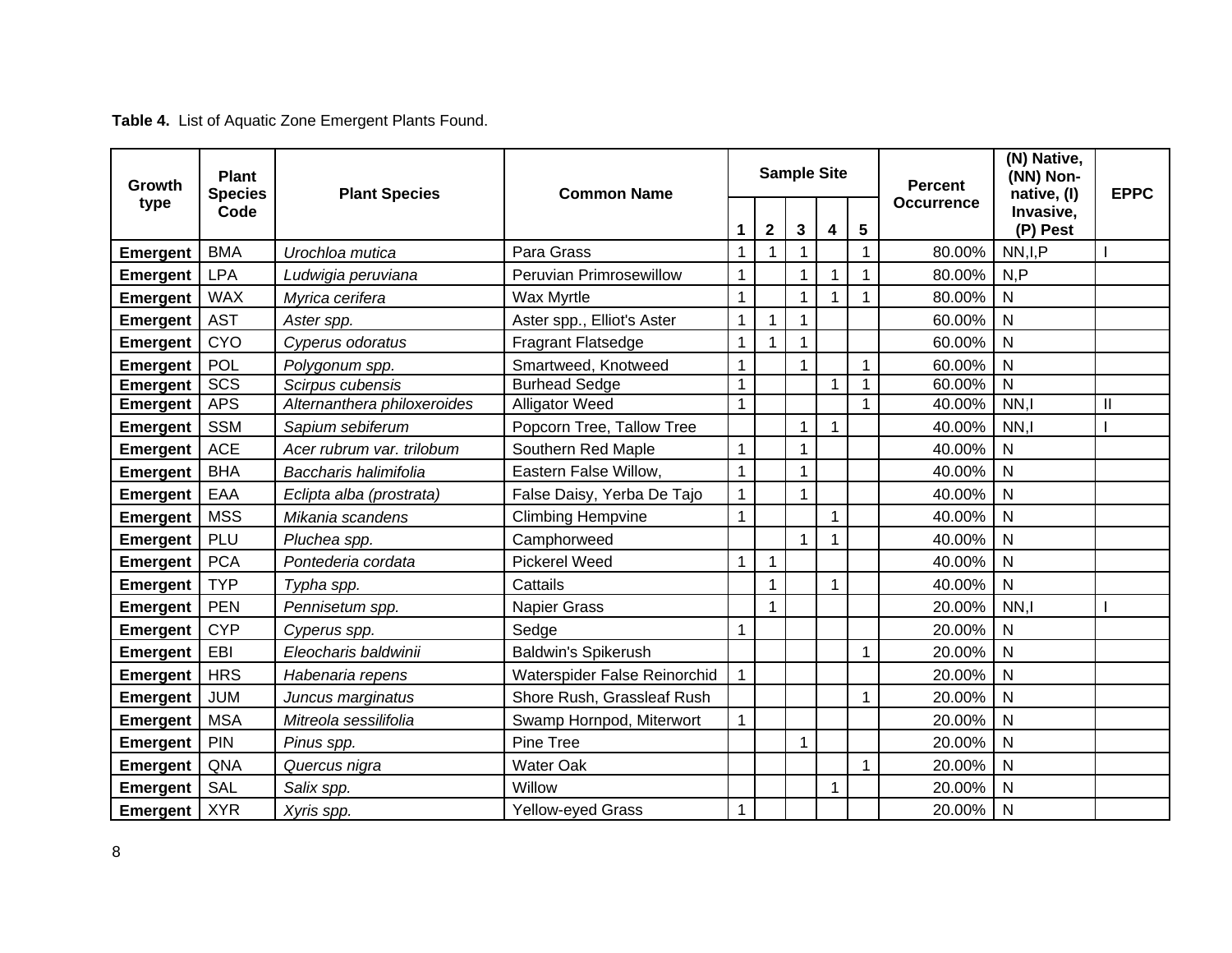**Table 5.** List of Submerged Zone Aquatic Plants Found.

| Growth<br>type | <b>Plant</b><br><b>Species</b><br>Code | <b>Plant Species</b> | <b>Common Name</b>            | $\mathbf{2}$ | <b>Sample Site</b><br>3 | 4 | 5 | <b>Percent</b><br><b>Occurrence</b> | (N)<br>Native,<br>(NN)<br>Non-<br>native,<br>Invasive,<br>(P) Pest | <b>EPPC</b> |
|----------------|----------------------------------------|----------------------|-------------------------------|--------------|-------------------------|---|---|-------------------------------------|--------------------------------------------------------------------|-------------|
| Submerged      | <b>NONE</b>                            | <b>NONE</b>          | NO SUBMERGED VEGETATION FOUND |              |                         |   |   | 0%                                  |                                                                    |             |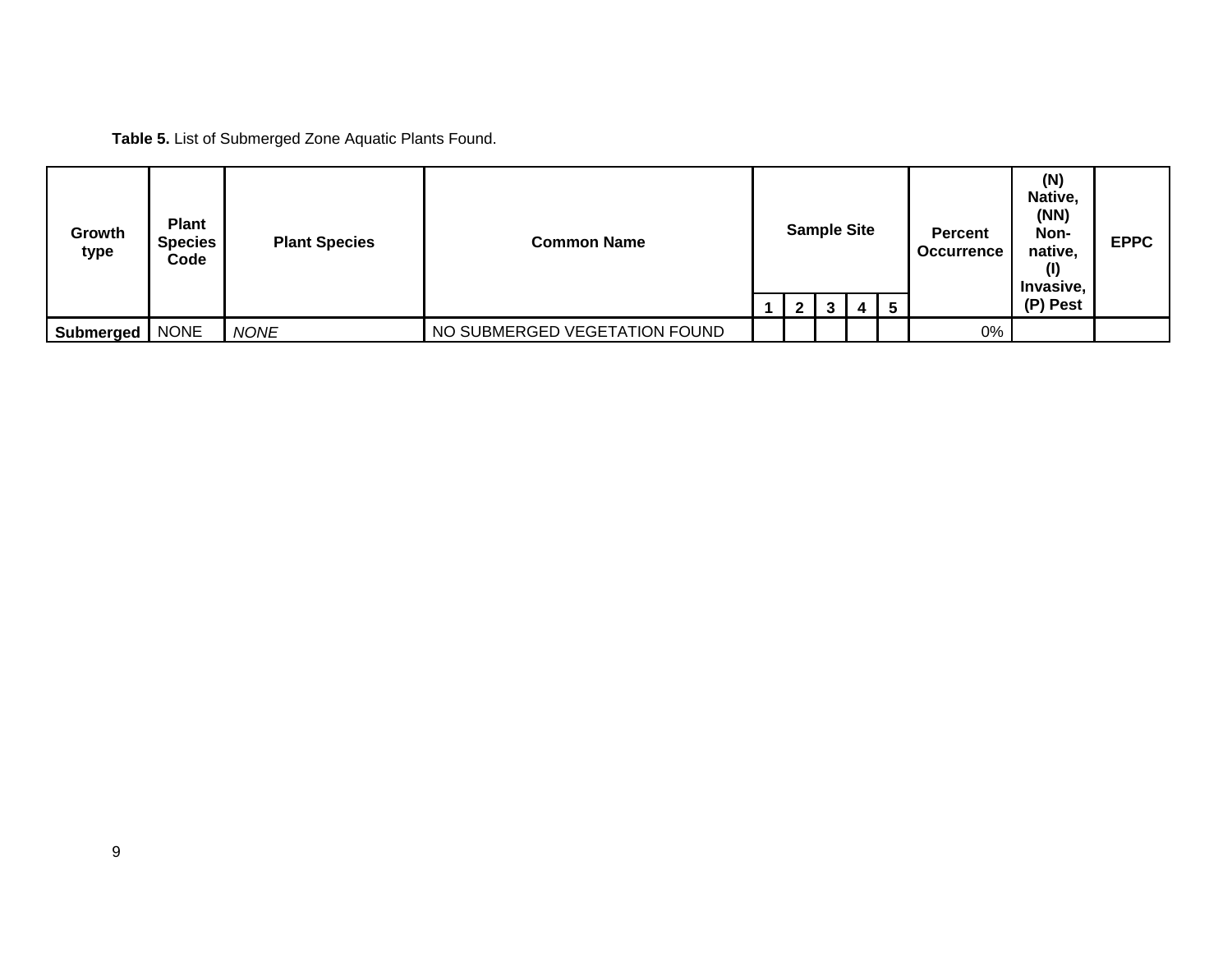

**Figure 5**. Photograph of Para Grass, Fragrant Flatsedge, and Pennywort, on June Lake. DESCRIPTION: The foreground of the photo shows the floating Pennywort (*Hydrocotyl umbellata*), the right shows the Fragrant flatsedge (*Cyperus odoratus*), and the background of the photo is Para grass (*Urochloa mutica*).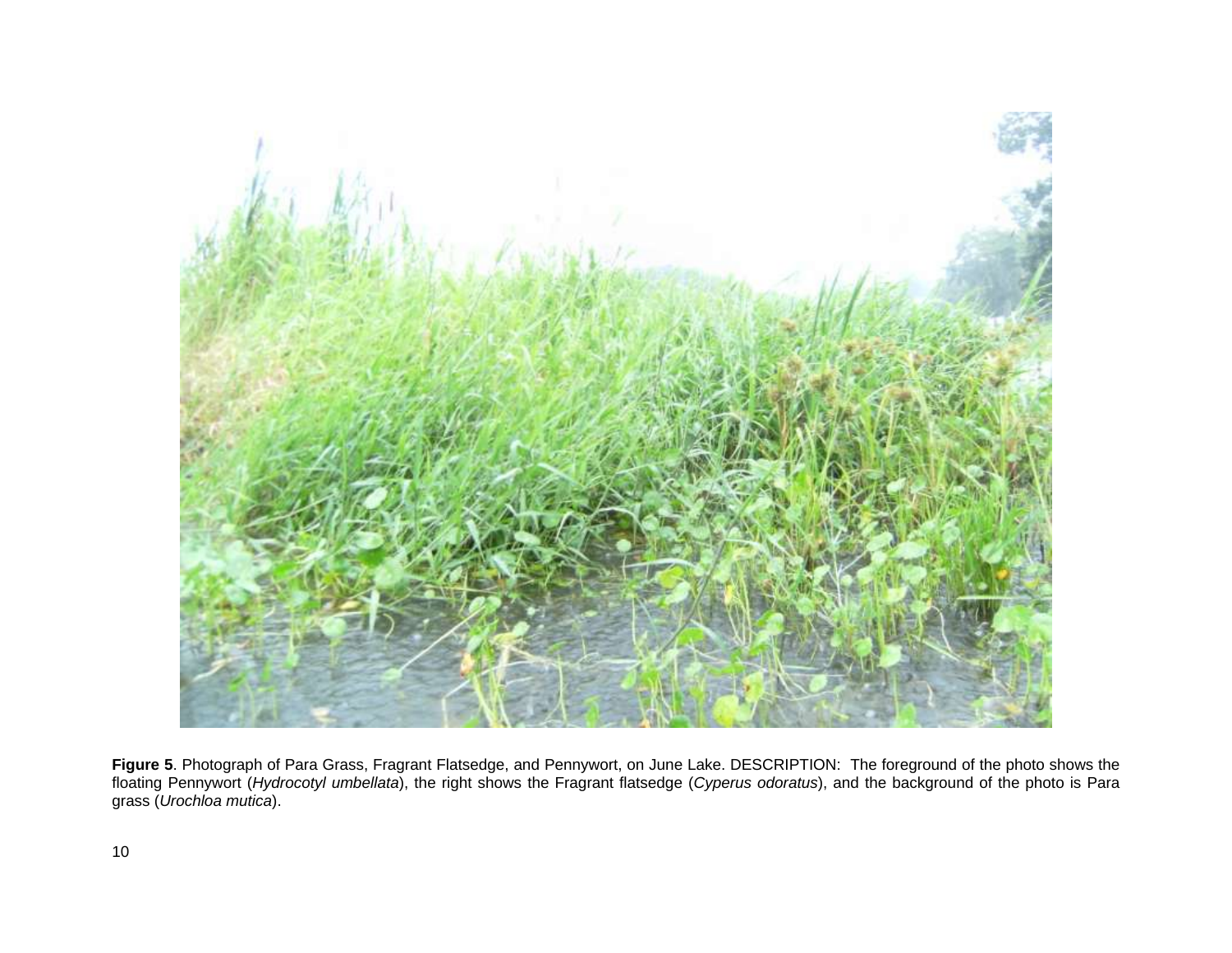#### **Section 3: Lake Water Chemistry**

A critical element in any lake assessment is the long-term water chemistry data set. The primary source of water quality trend data for Florida Lakes is the Florida LAKEWATCH volunteer and the Florida LAKEWATCH water chemistry data. Hillsborough County is fortunate to have a large cadre of volunteers who have collected lake water samples for significant time period. These data are displayed and analyzed on the Water Atlas as shown in Figure 6 for Lake June. Additional data, when available, is also included on the Water Atlas; however, the LAKEWATCH data remains the primary source. Lake June shows a disturbing trend towards higher trophic states. The lake has long term (2004-2008) nitrogen to phosphorus ratio (N/P) of 24 which makes it a balanced system in terms of nutrient limitation. It seems to respond, that is algal growth responds, more to nitrogen concentration in the water than phosphorus. When chlorophyll (a), indicator of algal concentration, is plotted against total phosphorous concentration (TP) there is no significant correlation (r=0.12) while when plotted against nitrogen there is a significant relationship (r=0.75). The nitrogen increase explains 57% or the change in algal growth. The graph in Figures 7 and 8 shows the change in total phosphorus (TP), Secchi depth and TSI (7) and TN and Chlorophyll (a) in Figure 8. It should be noted that the August 2009 sample taken in conjunction with the lake assessment should a much different relationship of nitrogen to phosphorus. This is discussed later in the report. Lake June is a clear lake (color 37 PCU) and must maintain a TSI below 40 to not be considered impaired. Sampling data indicates enough violations of this standard to be considered impaired.



**Figure 6.** Recent Trophic State Index (TSI) graph from Hillsborough Watershed Atlas. For the latest to: data data go to: do:

(<http://www.hillsborough.wateratlas.usf.edu/lake/waterquality.asp?wbodyid=5233&wbodyatlas=lake> ) Note: The graph above includes benchmarks for using verbal descriptors of "good", "fair" and "poor". The verbal descriptors for these benchmarks are based on an early determination by stakeholders of the generally acceptable and understood terms for describing the state of lakes. The same benchmarks are used for nutrient graphs (Nitrogen and Phosphorus), chlorophyll graphs and trophic state index (TSI) graphs. The TSI is a calculated index of lake condition based on nutrient and chlorophyll (a) concentrations (please see "Learn more about Trophic State Index"). The benchmarks are established based on the TSI range that relates to a specific descriptor. The source for the TSI concentration relationships is the Florida Water

11 Quality Assessment, 1996, 305(b) (Table 2-8).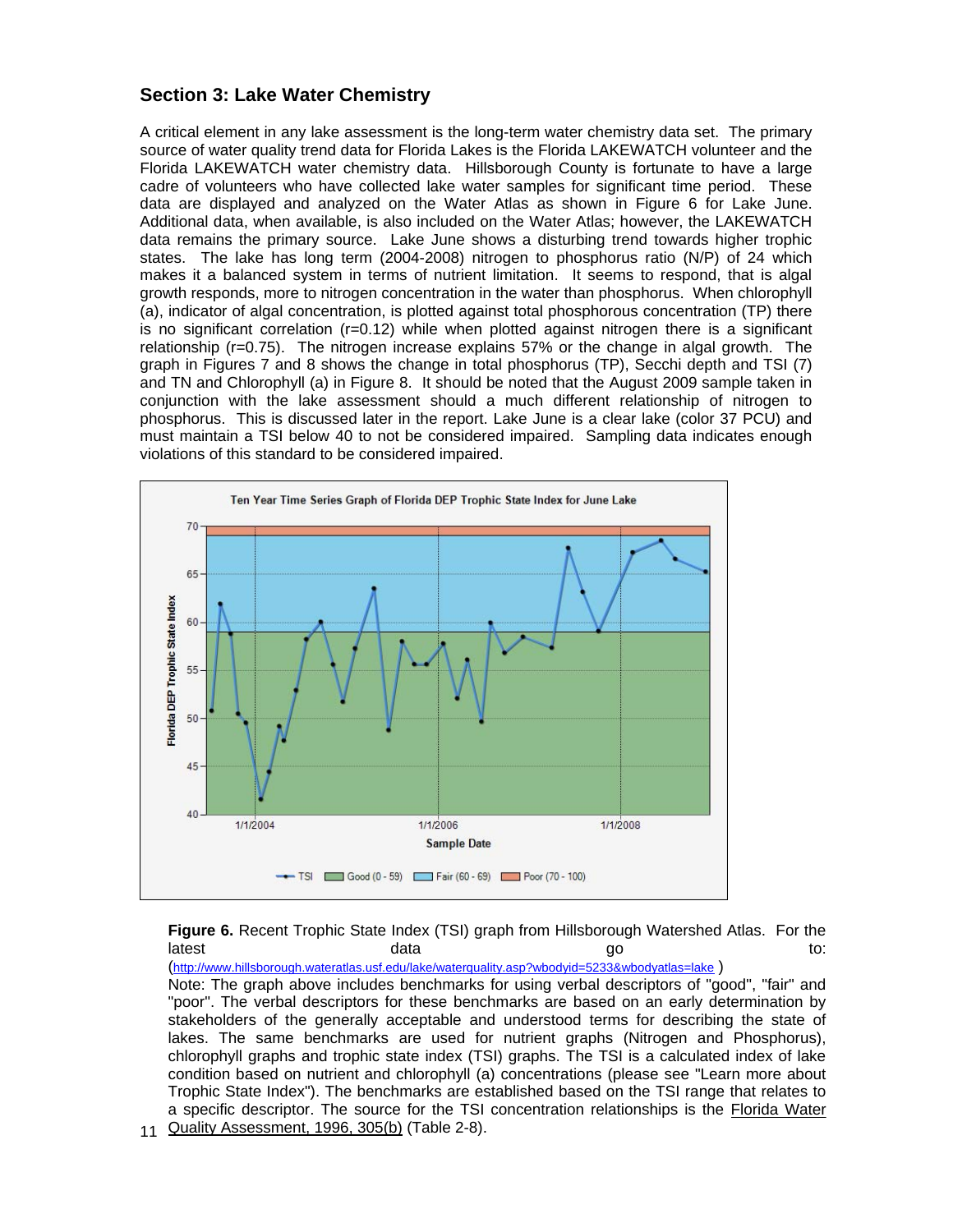

**Figure 8.** Water Atlas visualization of Lake June total phosphorus, Secchi disk dept and TSI.



**.**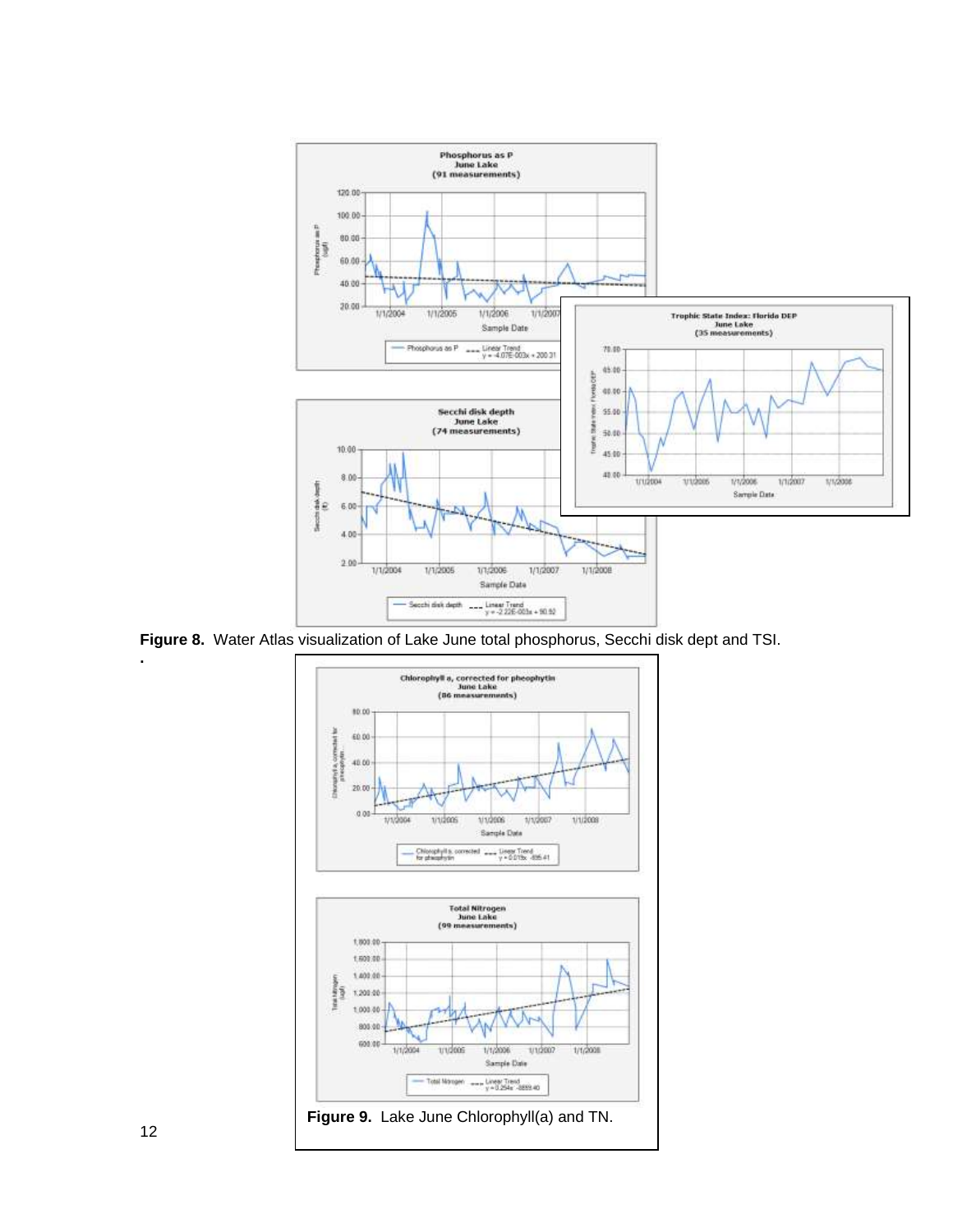As part of the lake assessment the physical water quality and chemical water chemistry of a lake are measured. These data only indicate a snap shot of the lakes water quality; however they are useful when compared to the trend data available from LAKEWATCH or other sources. Table 6 contains the summary water quality data and index values and adjusted values calculated from these data. The total phosphorus (TP), total nitrogen (TN) and chlorophyll (a) water chemistry sample data are the results of chemical analysis of samples taken during the assessment and analyzed by the Hillsborough County Environmental Protection Commission laboratory. These data are different than the long term water chemistry as noted above. Table 6 includes in the third column the mean of this long term data and in the fourth column the latest value of that data set for reference. Clearly the lake has changed significantly from the December 2008 measurement and that taken during the assessment some 8 months later. It is highly recommended that additional samples are taken and a general watershed evaluation made to determine the cause for these changes and the degradation of water quality in Lake June. One possible clue to the increased nutrient might be the higher than normal Enterococci bacteria measurement of 1000 colonies per 100 ml which may indicate waste entering the lake. Septic tanks are not an issue as is apparent from Figure 9.



**Figure 9.** Water Atlas Advanced Mapping map showing septic tank pollution potential (blue indicates very low potential) and placement of wastewater gravity mains.

Table 6 also provides the potential TSI (pTSI) derived from the vegetation assessment. The pTSI is determined by calculating the amount of nutriet that could be released by existing submerged vegetation if this vegetation were treated with an herbicide or managed by the addition of Triploid Grass Carp (*Ctenopharyngodon idella*). While it would not be expected that all the vegetation would be turned into available phosphorus by these management methods, the data is useful when planning various management activities. Lake Walden has no measurable submerged vegetation and therefore the pTSI is the same as the TSI. The only means for assimilating nutrient input is through reaction with the hydro-soils on the lake bottom and by flow through.

| Lake Name                 | Lake June  | Mean of 04-08   | Latest          |
|---------------------------|------------|-----------------|-----------------|
|                           |            | samples         | value           |
| Date                      | 8/26/2009  | 04-08 various   | 12/05/08        |
| $TN$ (mg/L)               | 0.937      | 0.903           | 1280            |
| TP(mg/L)                  | 0.013      | 0.040           | 47              |
| Chlorophyll a $(\mu g/L)$ | 36.5       | 18.3            | 32              |
| Color (PCU)               | NA.        | 36              | 40              |
| Secchi (Ft)               | 1.60       | 4.82            | 2.5             |
| N/P                       | 72.08      | 23.68           | 27.23           |
| <b>Limiting Nutrient</b>  | Phosphorus | <b>Balanced</b> | <b>Balanced</b> |
| <b>TSI</b>                | 52.67      | 55.97           | 65              |
| pTSI                      | 57.18      | NA.             | NA              |

|  |  | <b>Table 6.</b> Water Quality Parameters (Laboratory) |  |
|--|--|-------------------------------------------------------|--|
|  |  |                                                       |  |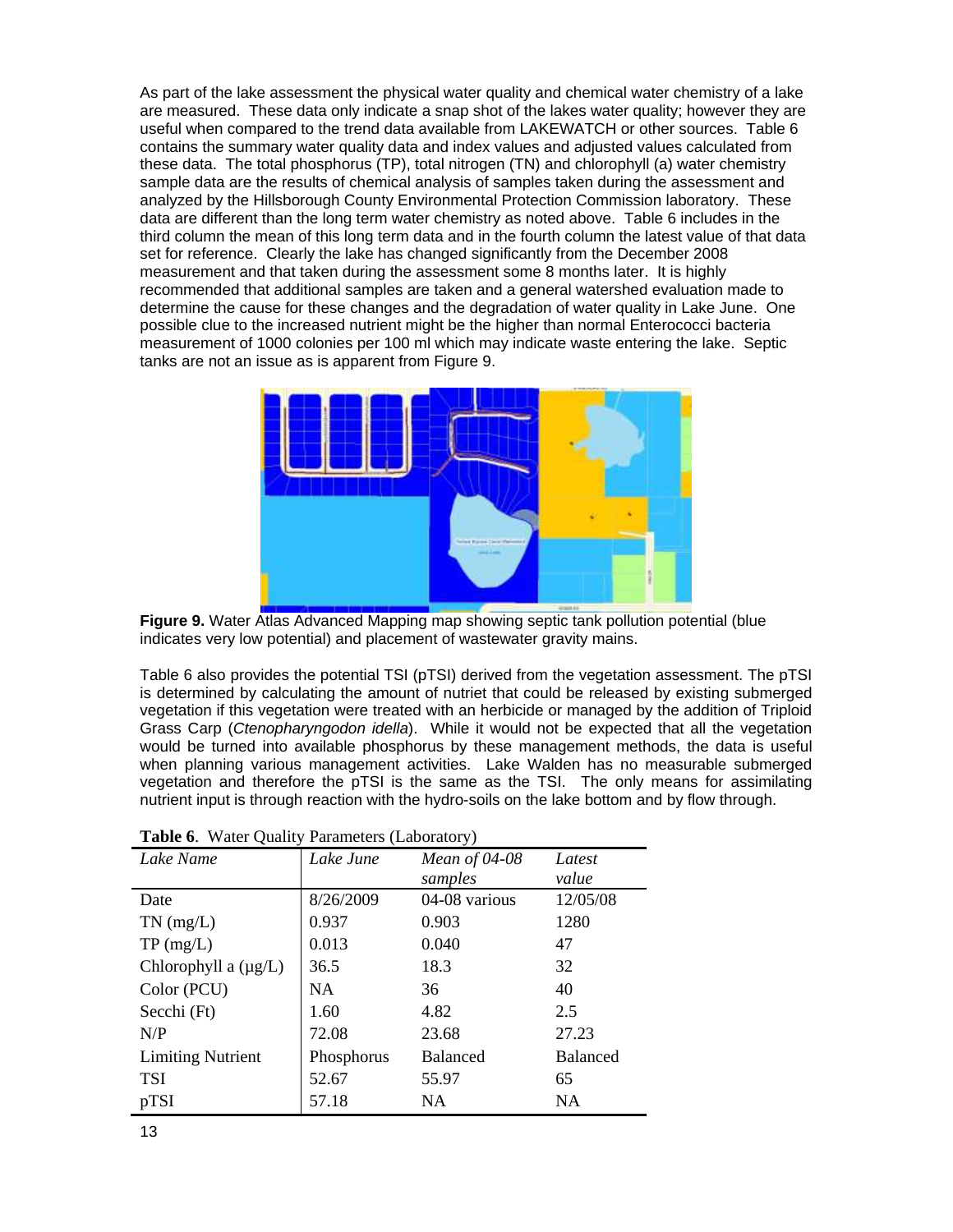Table 7 contains the field data taken in the center of the lake using a multi-probe (we use either a YSI 6000 or a Eureka Manta) which has the ability to directly measure the temperature, pH, dissolve oxygen (DO), percent DO (calculated from DO, temperature and conductivity) and turbidity. These data are listed for three levels in the lake and twice for the surface measurement. The duplicate surface measurement was taken as a quality assurance check on measured data.

| Lake Name  | Date      | Time     | Temperature °C   Sp.Cond ms/cm   DO mg/L   pH |        |      |      |        | Depth m Salinity PSS | DO %    | Secchi Depth (ft) |
|------------|-----------|----------|-----------------------------------------------|--------|------|------|--------|----------------------|---------|-------------------|
| Lake June  | 30-Jun-09 | 10:15:37 | 30.67                                         | 0.167  | 8.95 | 7.71 | 0.49   |                      | 118.41  | 1.6               |
| Lake June  | 30-Jun-09 | 10:17:37 | 30.64                                         | 0.167  | 8.72 | 7.64 | 1.13   |                      | 115.32  | 1.9               |
| Lake June  | 30-Jun-09 | 10:19:37 | 30.29                                         | 0.169  | 4.47 | 6.34 | 1.94   |                      | 58.78   |                   |
| Lake June  | 30-Jun-09 | 10:21:37 | 30.59                                         | 0.167  | 8.5  | 7.63 | 0.33   |                      | 112.35  |                   |
| Mean Value |           |          | 30.5475                                       | 0.1675 | 7.66 | 7.33 | 0.9725 |                      | 101.215 | 1.75              |

| Table 7. Water Quality Parameters (Field-Manta) |  |  |  |  |
|-------------------------------------------------|--|--|--|--|
|-------------------------------------------------|--|--|--|--|

To better understand many of the terms used in this report, we recommend that the visit the Hillsborough Watershed Atlas ([http://www.hillsborough.wateratlas.usf.edu](http://www.hillsborough.wateratlas.usf.edu/)) and explore the "Learn More" areas which are found on the resource pages. Additional information can also be found using the Digital Library on the website.

#### **Section 4: Conclusion**

June Lake is a small area (5.97 acre) lake that would be considered in eutrophic (fair) category of lakes based on water chemistry. Periodic sampling seems to have ended at the end of 2008 and every effort should be made to re-start sampling and to investigate possible sources of nutrients to the lake. The lake has a lower than normal concentration of aquatic vegetation. About 1% of the open water areas contain submerged vegetation. Vegetation helps to maintain the nutrient balance in the lake as well as provide good fish habitat and the right balance of vegetation in all three categories (emergent, floating leaf and submerged) is critical to lake health. The lake has many open water areas that support various types of recreation and a poor diversity of plant species. The primary Pest plants in the lake include *Ludwigia peruviana and Urochola mutica*. For more information and recent updates please see the Hillsborough Watershed Atlas (water atlas) w*ebsite at: [http://www.hillsborough.wateratlas.usf.edu](http://www.hillsborough.wateratlas.usf.edu/) .*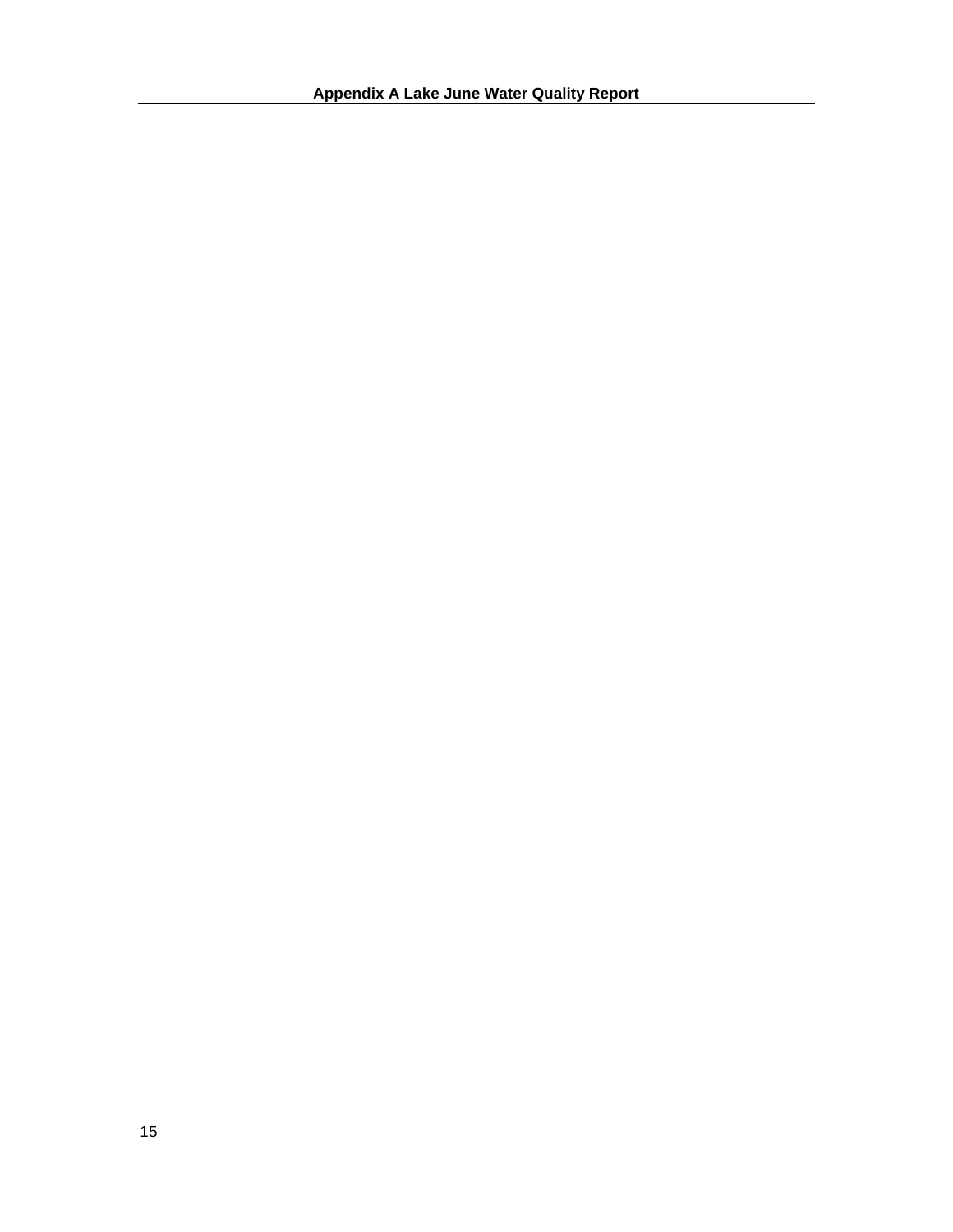#### *Lake Assessment Footnotes*

**i** "Trophic" means "relating to nutrition." The Trophic State Index (TSI) takes into account chlorophyll, nitrogen, and phosphorus, which are nutrients required by plant life. For more information please see *learn more* at: <http://www.hillsborough.wateratlas.usf.edu/lake/default.asp?wbodyid=5233&wbodyatlas=lake>

**ii** A bathymetric map is a map that accurately depicts all of the various depths of a water body. An accurate bathymetric map is important for effective herbicide application and can be an important tool when deciding which form of management is most appropriate for a water body. Lake volumes, hydraulic retention time and carrying capacity are important parts of lake management that require the use of a bathymetric map.

**iii** WAAS is a form of differential GPS (DGPS) where data from 25 ground reference stations located in the United States receive GPS signals form GPS satellites in view and retransmit these data to a master control site and then to geostationary satellites. The geostationary satellites broadcast the information to all WAAS-capable GPS receivers. The receiver decodes the signal to provide real time correction of raw GPS satellite signals also received by the unit. WAAS enabled GPS is not as accurate as standard DGPS which employs close by ground stations for correction, however; it was shown to be a good substitute when used for this type of mapping application. Data comparisons were conducted with both types of DGPS employed simultaneously and the positional difference was determined to be well within the tolerance established for the project.

**iv** The three primary aquatic vegetation zones are shown below: